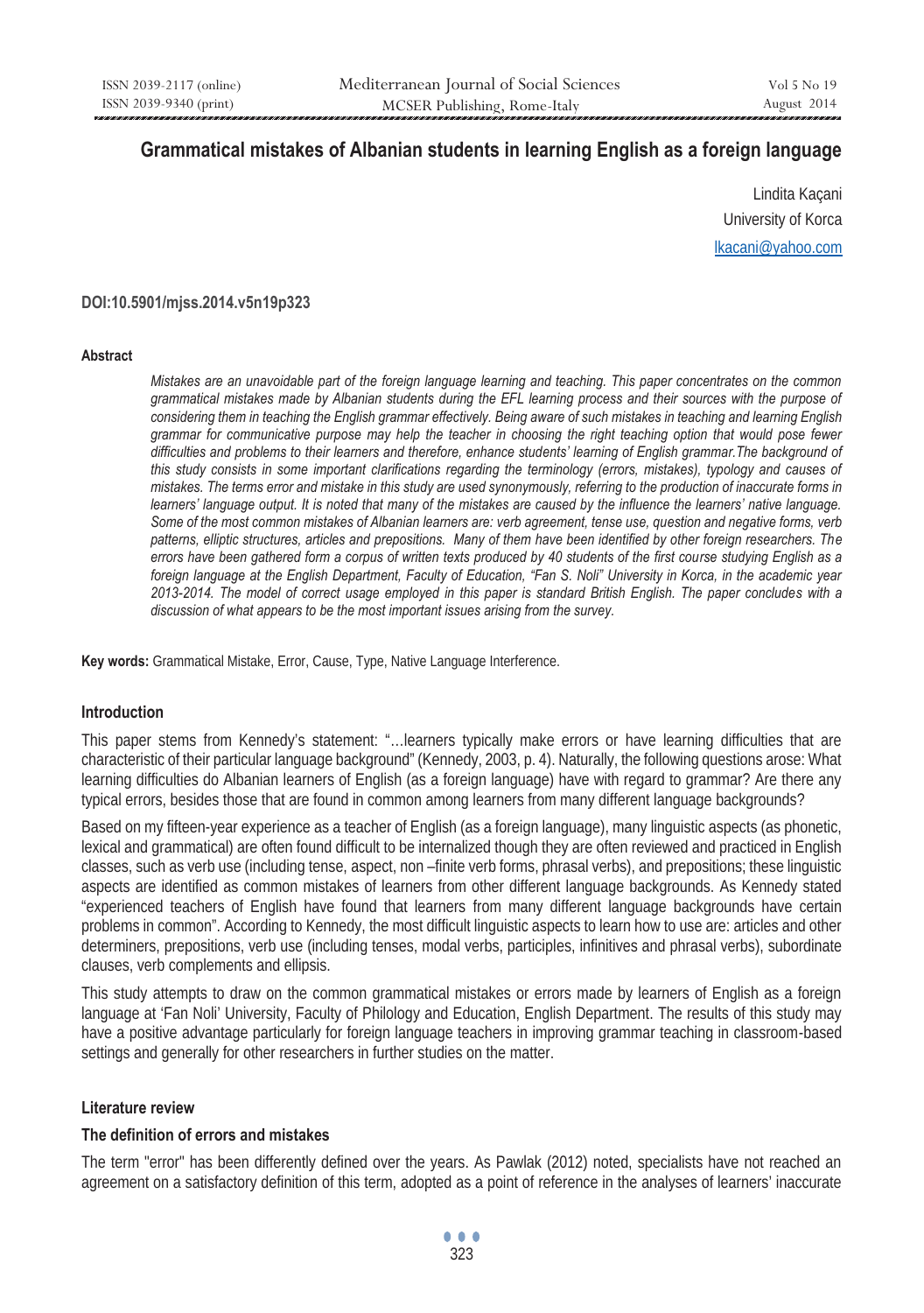| ISSN 2039-2117 (online) | Mediterranean Journal of Social Sciences | Vol 5 No 19 |
|-------------------------|------------------------------------------|-------------|
| ISSN 2039-9340 (print)  | MCSER Publishing, Rome-Italy             | August 2014 |

production (p. 3). Let us see some of the definitions. Lennon (1991) defined an error with a reference to the native speaker norm by describing it as "[a] linguistic form or a combination of forms, which, in the same context and under similar conditions of production, would, in all likelihood, not be produced by the speakers' native speaker counterparts" (p. 182). But this definition is not seen satisfactory since, as Pawlak (2012) mentioned, there are different varieties of the target language (such as British and American English) and "… the definition of an error should be modified to some extent so that it will be more reflective of classroom reality" (p. 4).

Referring to Ridha (2012), Norrish (1987) and Cunningworth (1987) also considered target language norms in defining errors respectively as "a systematic deviation, when learner has not learnt something and consistently gets its wrong" (p. 7) and "systematic deviations from the norms of the language being learned" (p. 87), but differently from Lennon, they considered errors as repeated deviations.

Other researchers, when talking about errors, draw distinction between errors and mistakes. According to Corder, "a mistake is a problem not of knowing but of application" (Tafani, 2009). Corder has identified errors as "deviant forms which cannot be self-corrected because the learner is not familiar with the rule", while mistakes as "performance errors that can be repaired by learners themselves when incorrect forms are pointed out to them by the teacher or a more proficient language user" (cited in Pawlak 2012, p.122).

James (1998:83) also tried to differentiate between them. He defined errors as "cannot be self corrected" whereas mistakes as "can be self corrected if the deviation is pointed out to the speaker".

Similarly, Richards and Schmidt (2002), in Dictionary of Language Teaching and Applied Linguistics, distinguished errors from mistakes with a reference to linguistic knowledge and performance by defining an error as "the use of linguistic item in a way that a fluent or native speaker of the language regards it as showing faulty or incomplete learning", whereas "a learner makes mistakes when writing or speaking because of lack of attention, fatigue, carelessness, or some other aspects of performance. Thus, mistakes can be self-corrected when attention is called" (p. 184).

Moreover, Ellis (2008) differentiated between errors and mistakes: the former are thought to be characteristic of non-native speakers and result from the lack of knowledge, the latter concern performance and be "regular features of native-speaker speech, reflecting processing failures that arise as a result of competing plans, memory limitations and lack of automaticity" (p. 48).

Differently from the above researchers, Pawlak (2012) treated the terms error and mistake as synonymous in his study, referring to the production of inaccurate forms in learners' oral and written output. For Pawlak, such a distinction is of minor importance in front of other issues related to errors and mistakes such as the decision to or not to correct mistakes, the moment and the proper strategies needed to treat an incorrect linguistic form. Thus, supporting Pawlak, in this study, the terms error and mistake are going to be used synonymously referring to the production of inaccurate forms in learners' oral and written output.

## **Sources of Errors**

Error analysis (EA) is an approach to understanding second language acquisition which consists of compiling a corpus of L2 learner deviations from the target second language norms the 'errors' learners make. It has contributed to classifying these errors by type and hypothesizing possible sources for the errors (Johnson & Johnson, 1999).

Categorization of errors relating to their source, like error definition, has been controversial. At the beginning of EA, it was believed that all the errors can be attributed to interference. But further research has identified other sources of incorrect linguistic production.

Richards (1971) distinguished three causes of psycholinguistic errors: interference errors, attributed to the influence of one's native language, intra-lingual errors, resulting from ignorance or inaccurate application of rules, and developmental errors, attributable to the inconsistencies of the developing system.

Ellis (2008) related the types of errors to learners' level and type of the activities:

beginners and elementary learners commit more transfer errors and fewer intra-lingual ones; advanced learners produce more intra-lingual and fewer transfer errors;

translation exercises tend to generate more transfer errors than other types of exercise (p. 55).

Brown (2000) identified: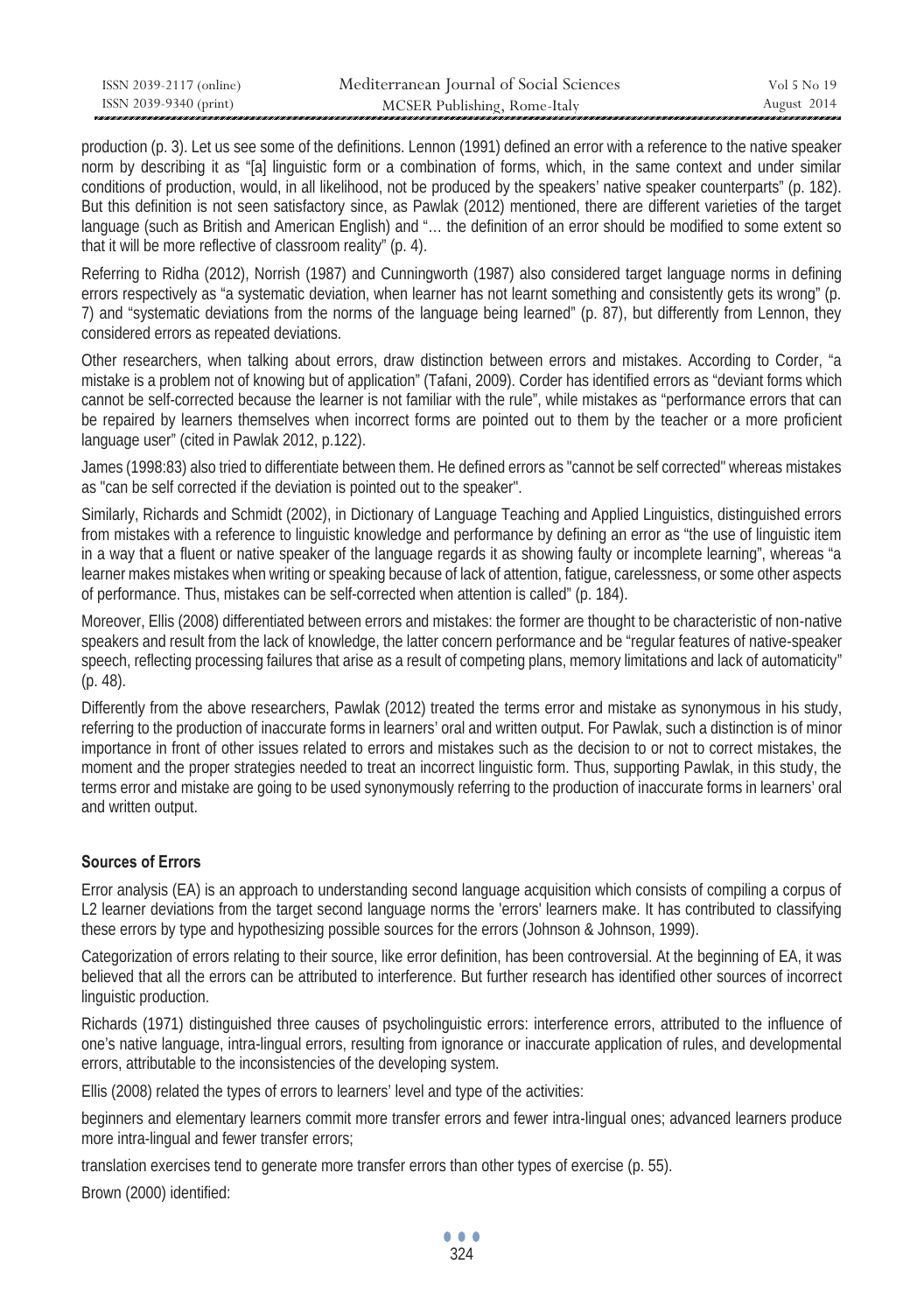| ISSN 2039-2117 (online) | Mediterranean Journal of Social Sciences | Vol 5 No 19 |
|-------------------------|------------------------------------------|-------------|
| ISSN 2039-9340 (print)  | MCSER Publishing, Rome-Italy             | August 2014 |

inter-lingual (across two or more languages) errors resulting from transfer from the native language to other languages. Transfer is categorized of two kinds: positive (the case when the transfer may prove to be justified because the structure of the two languages is similar) and negative (when it may prove unjustified because the structure of the two languages are different);

intra-lingual (developmental) (within one language) errors resulting from faulty or partial learning of the target language rather than language transfer. Such errors include: overgeneralization (resulting from extension of target language rules to inappropriate contexts), simplification (resulting from producing simpler linguistic rules than those found in target language), communication-based (resulting from strategies of communication), induced errors (resulting from the way in which a linguistic item has been practiced or presented), avoidance (resulting from failure to use certain target language structures because of being thought to be too difficult) and errors of overproduction (resulting from too frequently use of structures) (Johnson & Johnson, 1999; Richards & Schmidt, 2002, p. 185);

context of learning including the teacher (because of his misleading explanation/ incorrect information), the textbook (faulty presentation).

Broughton and his colleagues (1980), also, in addition to errors from learning process and mother tongue interference, listed poor teaching materials, inappropriate use of materials and faulty teaching as the main reasons for errors (p. 137).

However, as the aim of teaching and learning a foreign language is communication, it is important to view errors and mistakes as "evidence of the learner's willingness to communicate, despite risks" (Council of Europe, 2001, p. 155). As Edge stated "… people may say things that they know are not correct, because this is still their best chance of getting their message across". Such learners though have not internalized certain structures yet, continue their communication in English.

## **Types of errors**

Errors have been classified in different ways. Corder (1971, cited in Brown, 2000) classified errors in terms of the differences between the learners' utterance and the reconstructed version in the target language. Referring to his model, Brown made a distinction between overt and covert errors: "Overtly erroneous utterances are unquestionably ungrammatical at the sentence level. Covertly erroneous utterances are grammatically well-formed at the sentence level but are not interpretable within the context of communication" (p. 220).

Brown has also noted other different categories for describing errors, as following:

Very generalized categories: errors of addition (I do can sing), omission (I am student), substitution (do a promise) and ordering (To whom does this belong?);

Levels of the language: phonology, orthography, lexicon, grammar and discourse errors. Richards and Schmidt (2002) identified discourse errors as errors resulting from misunderstanding of a speaker's intention or meaning (interpretive error) and those resulting from production of the wrong communicative effect (pragmatic error), (p. 184).

Degree of violation of the sentence: global and local errors (referring to Burt and Kiparsky, 1972); the first prevent the receiver of the language form comprehending the message as they affect overall sentence organization (English language use many people); the latter refers to errors that do not prevent the receiver of the message to understand it as they affect only one element in a sentence (He speak English).

Richards (1971) compiled a corpus of English errors produced by speakers from eleven different language backgrounds and classified them by their linguistic type, as errors:

- $\bullet$  in the production of the verb group (He was died last year);
- $\bullet$  in the distribution of verb groups (I am having my hair cut on Thursdays);
- $\bullet$  in the use of prepositions (entered in the room);
- in the use of articles (She goes to bazaar every day);
- $\bullet$  in the use of questions (Why this man is cold?);
- x of a dustbin category of miscellaneous errors (I am very lazy to stay at home; this is not fit to drink it) (Johnson & Johnson, 1999, p.111).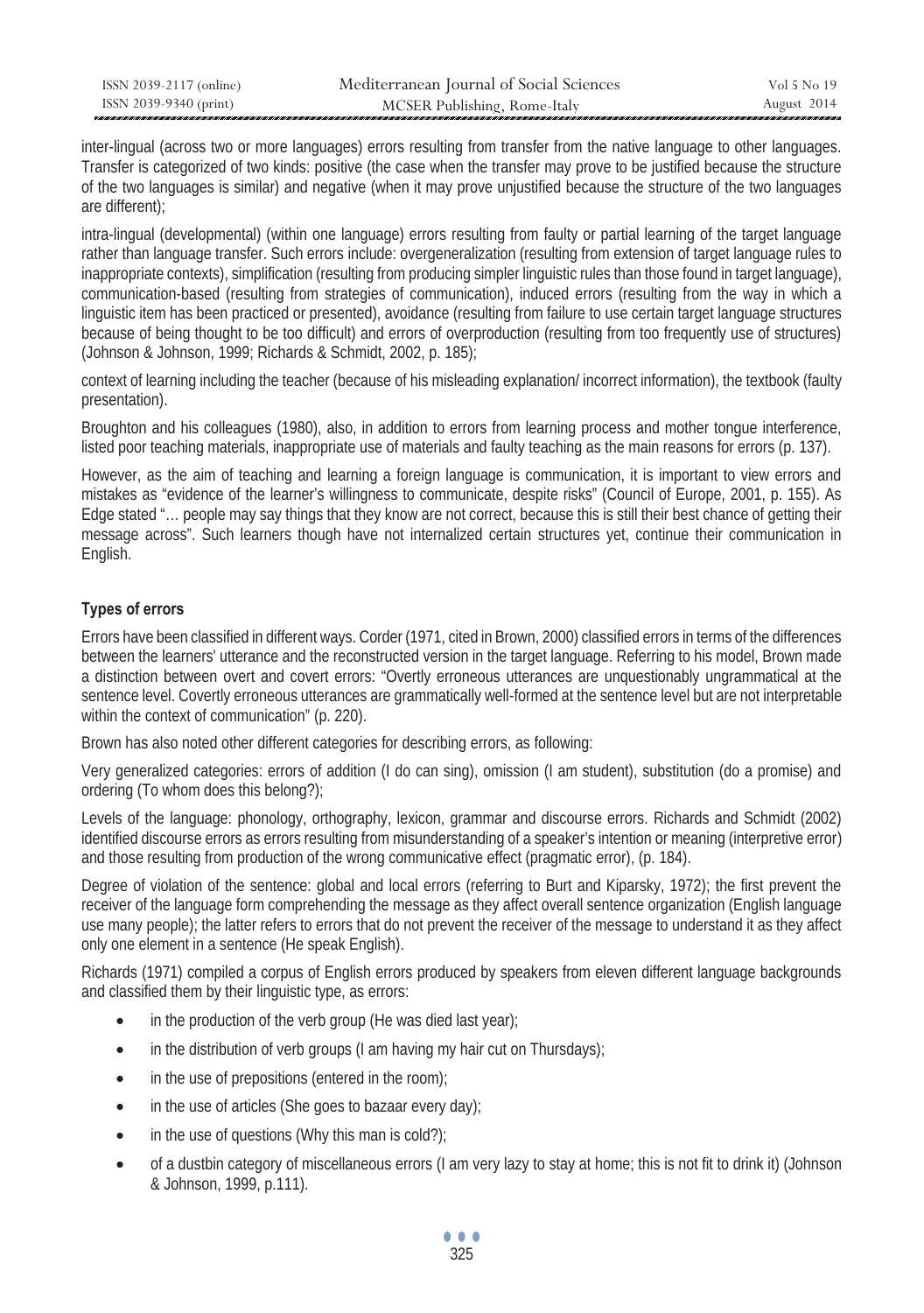| ISSN 2039-2117 (online) | Mediterranean Journal of Social Sciences | Vol 5 No 19 |
|-------------------------|------------------------------------------|-------------|
| ISSN 2039-9340 (print)  | MCSER Publishing, Rome-Italy             | August 2014 |

Other researchers have identified the items that learners of English find difficult. Referring to Kennedy (2003, p. 3-4), Close (1962) listed the following as particularly difficult aspects of grammar for learners of English: when to use or omit the or a; whether to say I write or I am writing, have written or wrote, wrote or had written; how to use have been writing and had been writing; how to use could, would, should, might, must; whether to use the infinitive or the form of the verb ending in – ing; which preposition to use after a verb or before a noun; whether to use some or any, each or every; where to put adverbs in a sentence; whether to use say or tell, do or make.

Barry Taylor (1975, cited in Brown 225-6) identified nine types of different of intra-lingual errors commonly encountered in English learners from different native language backgrounds: past tense form of verb following a modal, present tense –s on a verb following a modal, -ing on a verb following a modal, are following will, past tense form of verb following do, present tense –s on a verb following do, -ing on a verb following do, past tense form of a verb following be, present tense –s on a verb following be.

Richards (1971) identified the typical intra-lingual errors in the use of articles: omission of 'the', 'the' used instead of zero article, 'a' used instead of 'the', 'a' used instead of zero article, omission of 'a'.

Ridha (2012) identified the following grammatical aspects that Arabic learners of English find difficult in writing: verb use (tense, aspect, voice, articles, singular/plural nouns, pronouns and prepositions.

As it is seen, learners from many different language backgrounds have certain problems in common, which are mainly related to the grammatical aspect.

### **Method of the Study**

The aim of this study is to examine the errors of Albanian university students of EFL and to analyze the sources of these errors.

The data used for this research has derived from the written production of 40 students of the first course studying English as a foreign language at the English Department, Faculty of Education, "Fan S. Noli" University in Korca, in the academic year 2013-2014. These students studied grammar in morphology course and syntax one; each of them consisted of 75 classes, mainly concerned with the study of basic concepts in grammar and the standard grammatical description of the language including the structure of words, phrases, clauses and sentences. The data came from six pieces of writing that the students were requested to write on at their time during one month period, at the end of the grammar course, for evaluation purpose. Their topics are appended at the end of the paper.

The model of correct usage employed in this paper is standard British English.

## **Findings and discussion**

Albanian students did different grammatical errors. Most of them are errors identified by researchers of other language backgrounds (as discussed above). The grammatical errors (analyzed at both word and sentence levels) and their reasons are described in the following lines.

Starting with the verb use, it is noticeable the use of incorrect negative or interrogative sentences, especially in the simple present and simple past tenses because there is no equivalent of auxiliaries (do, does and did) in Albanian (example: 'I not stay / stayed late' instead of 'I don't/didn't stay late; 'How I look?' instead of 'How do I look'?)

Furthermore, omission of the verb 'to be' in the continuous form of a verb (present continuous, past continuous, present perfect continuous, past perfect continuous or future continuous) is sometimes identified (example: 'I talking to him' instead of 'I am / was talking to him'). It is 'sometimes' because students have mainly made use of common (simple) aspect than continuous one; the reason is that simple aspect in Albanian covers the meaning of English simple and continuous aspect. These errors are of negative transfer because there is no equivalent form between English continuous and perfect aspect forms and Albanian ones.

Different tense forms of the verb are misused in different kinds of sentences especially in indicative and conditional ones. For example: a) 'When I will see him …', b) 'If I will see him…', instead of 'When I see him….', 'If I see him…'. In these examples, influenced by Albanian, learners use the modal auxiliary verb 'will' with a reference to the particle 'të' or 'do të' in Albanian subjunctive or conditional mood (a)' …. të shikoj atë …', b)'…do të takoj …'.

Other forms of the verb are also confusing to the learners: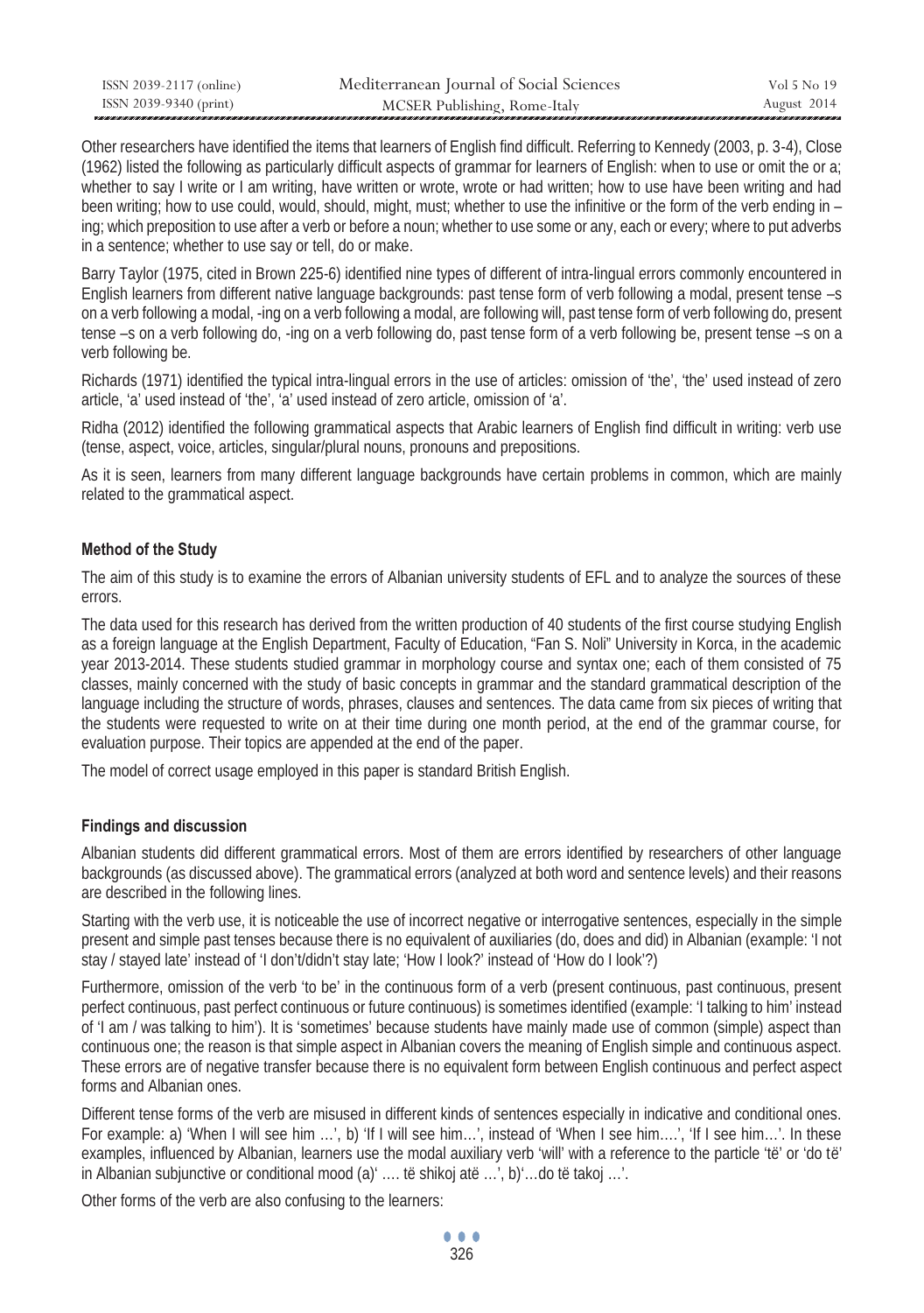| ISSN 2039-2117 (online) | Mediterranean Journal of Social Sciences | Vol 5 No 19 |
|-------------------------|------------------------------------------|-------------|
| ISSN 2039-9340 (print)  | MCSER Publishing, Rome-Italy             | August 2014 |

past tense and participle forms of irregular verbs. For example: 'teached' instead of 'taught', 'have drank' instead of 'have drunk' - this is the case of overgeneralization (extension of target language rules to inappropriate contexts);

use of to-infinitive or –ing forms of the verb (to express purpose: 'I have come here for saying' instead of 'I have come here to say…'; after certain verbs: 'enjoy to read' instead of 'enjoy reading'). Based on literal translation, the students confuse the use of to-infinitive and –ing form of the English verbs.

Another common error is the incorrect use of modal verbs in indicative and conditional sentences. The number of modal verbs in Albanian is smaller than in English; generally, English modal verbs (such as can, could, may, might, must have to, should) are translated to two Albanian modals (duhet and mund). For this reason the learners find the use of modal verbs with reference to different meanings difficult. For example: 'That mustn't be Tom' instead of 'That can't be Tom'. This is a case of source of overproduction; generally students use 'must' too frequently to refer to different meanings.

Incorrect plural form of uncountable nouns and irregular countable nouns is another error example because of overgeneralization (example: 'some informations / advices / childrens' instead of some information / advice / children). Based on literal translation, Albanian students use regular plural form for uncountable English nouns as these nouns are countable in Albanian. The same explanation rests for the following error.

Disagreement of subject and verb in a sentence (example: 'The news are fantastic' instead of 'The news is fantastic').

Using the appropriate preposition is one of the most difficult tasks of EFL learners; this is because in English there are various prepositions which have the same function and use of certain Albanian prepositions. For example: in English: go to school / be at a party; in Albanian: shkoj në shkollë / jam në një mbrëmje; as it is seen from these two examples, two different prepositions are used in the English phrases, while the same preposition 'në' is used in the equivalent Albanian phrases. Thus, Albanian learners, based on literal translation, often use an incorrect preposition. Based on my teaching experience, this is also true when referring to their oral production:

in, at, on (example: 'Write something in the board instead of 'Write something on the board)

after certain verbs (example: 'Concentrate in it' instead of 'Concentrate on it')

after certain nouns (example: 'a solution of the problem' instead of 'a solution to the problem')

after certain adjectives (example: 'Everybody was surprised with the news' instead of 'Everybody was surprised at / by the news')

Articles are also misused by students: use of 'a / an' with uncountable nouns, omission of 'a/an/the', use of the instead of zero article (example: 'had a good weather', 'he is student', 'the Albania', ' a program on TV about the dolphins' instead of 'had good weather', 'he is a student', 'Albania', 'a program on TV about dolphins'). They are confusing because Albanian language, unlike English, does not make use of any preceding morphemes to make a noun definite; the use of numeral one ("një") that refers to the indefinite article a (një student – a student) is optional when using an indefinite noun. The definite Albanian morphemes are attached to the nouns at the end.

The misusing of many pronouns can be attributed to the negative transfer of native language. In Albanian, the use of indefinite pronouns does not depend on the type of the noun it combines and on the type of sentence where it is used. For example: 'many money', ' much friends', 'He has much money' instead of 'a lot of money', 'many friends', 'He hasn't much money'. Moreover, pronouns are problematic because there are no exact equivalent counterparts in both languages (English and Albanian), for example, the pronoun it. EFL students omit it in sentences where it is used as an impersonal pronoun (example: 'is raining' instead of 'it's raining' because no subject is used in Albanian impersonal sentences. Also the students use incorrectly 'he ' or 'she' for inanimate objects or concepts.

Faulty word order is a common syntactic error that the learners commit as a result of native language transfer. They have often come up with constructions that are applicable in Albanian. For example: position of adjectives in a phrase or sentence (example: 'main problem is economic' 'She has long beautiful hair', 'I would like a big enough house' instead of 'main problem is economic one', 'She has beautiful long hair', 'I would like a house big enough'); position of adverbs in a sentence (example: 'I like very much football', 'my family still is abroad', ' go by train to the airport' instead of 'I like football very much', ' my family is still abroad', go to the airport by train').

The use of incorrect comparative and superlative forms of the adjectives and adverbs is another common mistake of these learners. For example: 'this is more easier / more easy than…/ the most funniest', 'drive more faster' instead of 'this is easier than… / the funniest', 'drive faster'. Influenced by Albanian language (comparative – më i lehtë / më lehtë, superlative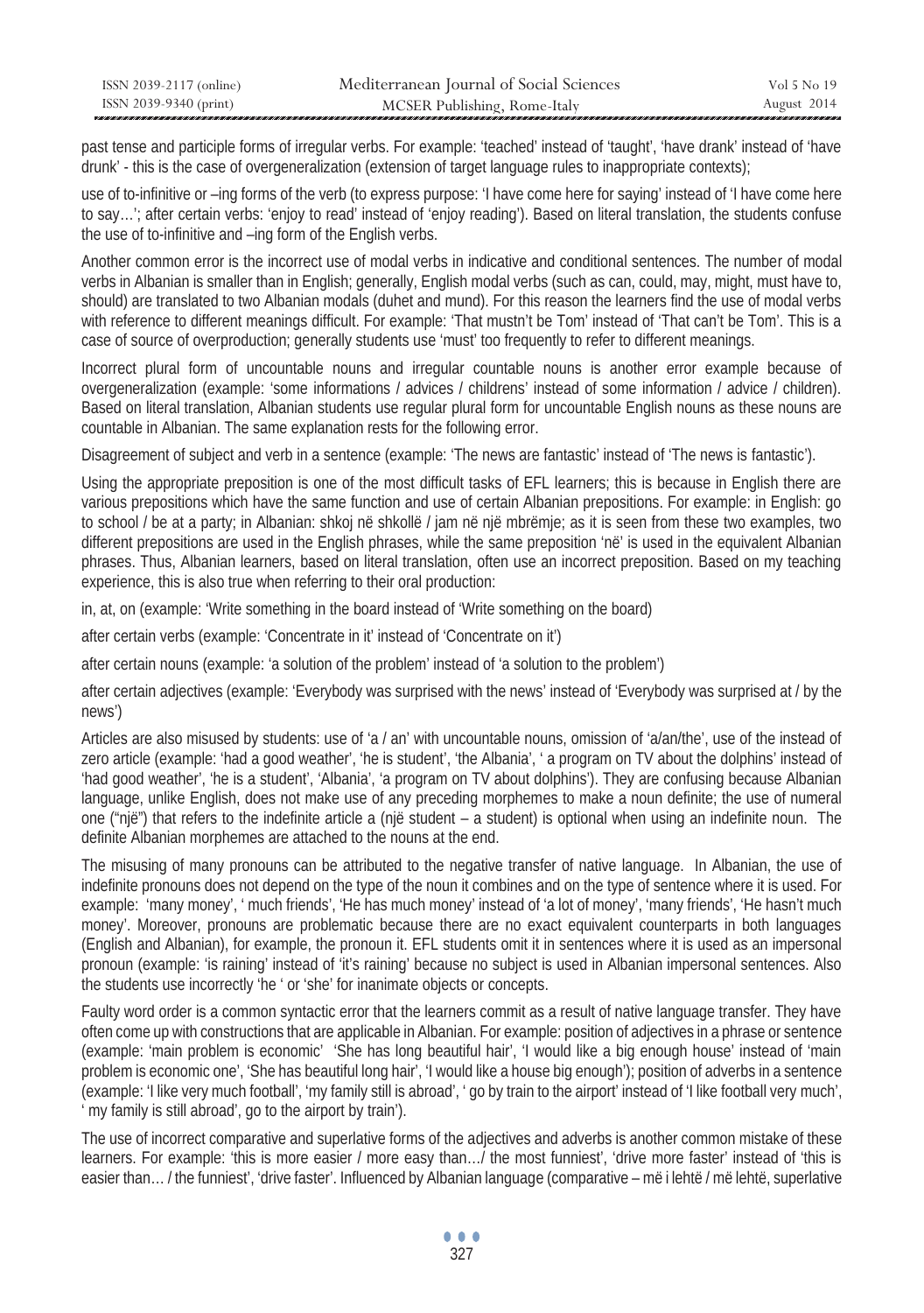| ISSN 2039-2117 (online) | Mediterranean Journal of Social Sciences | Vol 5 No 19 |
|-------------------------|------------------------------------------|-------------|
| ISSN 2039-9340 (print)  | MCSER Publishing, Rome-Italy             | August 2014 |

– më i lehti), students use the adverb 'more / most' before one- and two-syllable adjectives, besides the use of the comparative or superlative morpheme –er or –est.

In the same vein, the learners use comparative structures as 'I prefer tea than coffee' instead of 'I prefer tea to coffee'.

The form of adverbs is also confused with those of adjectives. As in Albanian the same form can be used as an adjective (është i keq – is bad) and as an adverb (e trajton keq – treats him badly), the learners use an adjective form 'She treated him so bad' for an adverb one 'She treated him so badly'.

Incorrect use of elliptic structures: 'A: Did you visit your friend yesterday? B: Yes, I visited' instead of 'Yes, I did'; that is because in such Albanian sentences it is used the verb itself, not the auxiliary verb.

Based on these findings, it should be noted that most of the Albanian learners' mistakes are caused by the influence of their native language, whereas some of them are caused by overgeneralization, simplification, avoidance and overproduction.

### **Conclusions**

It is totally agreed among researchers of foreign language acquisition that mistakes or errors are an unavoidable part of the foreign language learning and teaching. But it is different when talking about their definitions and categorization relating to their source and types. Error analysis has contributed to the change of the way errors are perceived and treated in foreign language acquisition.

Differentiating between learners' errors (identified as problems of knowing) from mistakes (as problems of performance) is not an easy task for FL teachers especially at a teaching and learning context where: the learners have participated in the grammar course; and there is a large and mix-ability class. For this reason, in this study, the terms error and mistake were used synonymously, referring to the production of inaccurate forms in learners' oral and written output.

It is also difficult to identify all the sources of infelicitous language use (as identified by various researchers of foreign language acquisition), just through an article; however, the findings showed that most of the Albanian learners' mistakes are caused by the influence of their native language, whereas some of them are caused by overgeneralization, simplification, avoidance and overproduction. Many of the identified mistakes are common to other foreign learners of different language backgrounds: articles, pronouns, verb use (including tenses, aspect, modal verbs, participles, infinitives, phrasal verbs), negative and interrogative form of sentences and prepositions. Other mistakes are due to the characteristics of their native language. When a student does not know how to express what he wants to say, he often makes a guess on the basis of his knowledge of his native language and foreign language. The findings showed that Albanian learners have learning difficulty in other certain grammatical structures: incorrect plural form of uncountable nouns and irregular countable nouns, faulty word order (especially of adjectives and adverbs), incorrect comparative and superlative forms of the adjectives and adverbs, the form of adverbs confused with those of adjectives.

Though the above grammatical aspects had been in the focus of instruction during the grammar course, further exposure of grammatical knowledge and target language input and opportunities for language output are needed for the learners as to help them enhance the target grammar and language acquisition. For this purpose teachers need to select the appropriate instructional strategy in order to address the needs of their learners.

### **References**

Broughton, G., Brumfit, C., Flavell, R., Hill, P. & Pincas, A. (1980). Teaching English as a Foreign Language. Second edition. Routledge, London & New York.

Brown, H. D. (2000). Principals of language learning and teaching. (4 Ed.). Longman: Addison Wesley Longman.

Corder, P. (1999). "The Significance of Learner's Errors"

Council of Europe. (2001). The Common European Framework of reference for languages: learning teaching and assessment, Cambridge University Press.

Edge, J. (1989). Errors and mistakes. Longman keys to language teaching. Longman Group UK Limited.

Ellis, R. (2008). The study of second language acquisition. (2 Ed). Oxford University Press.